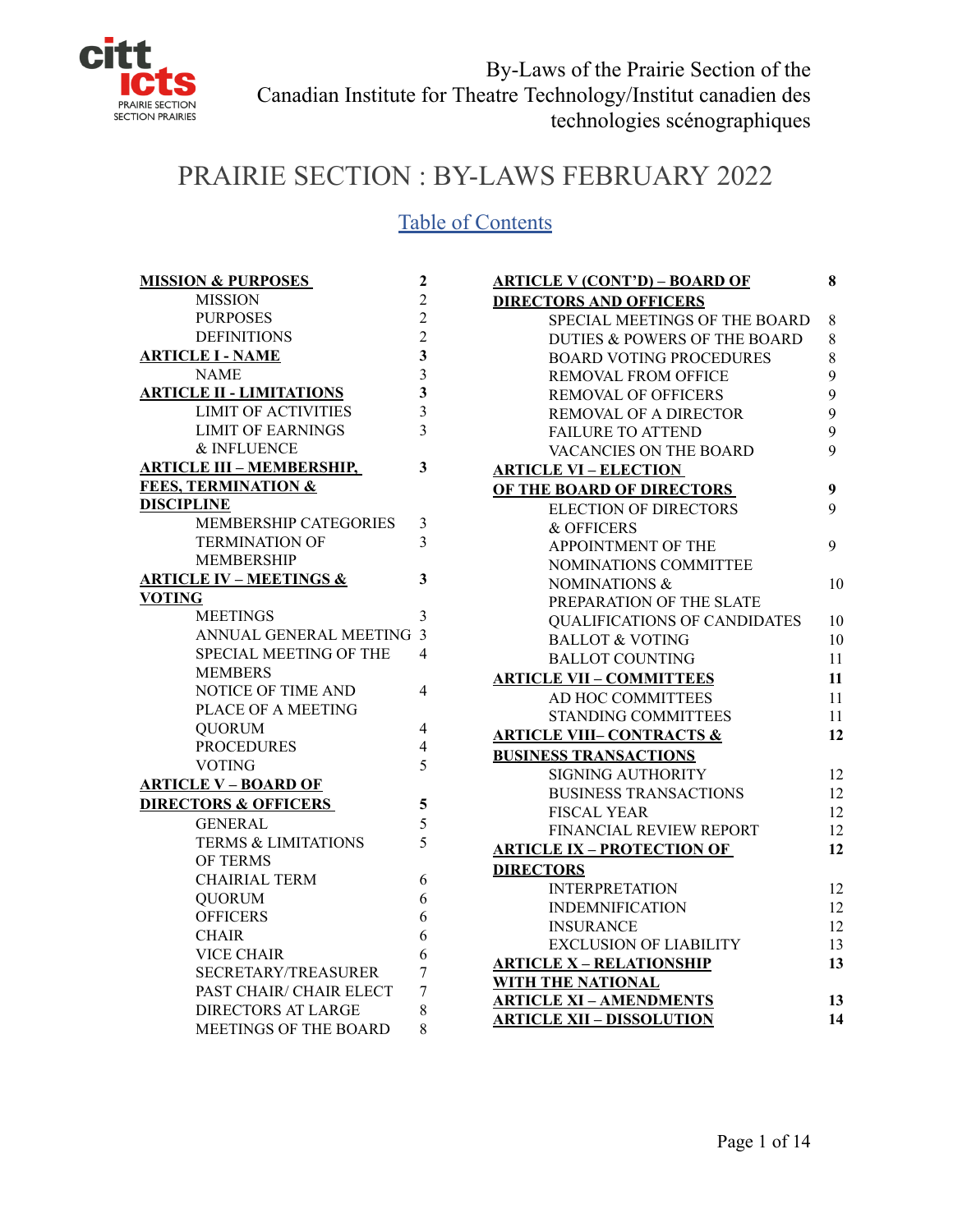

## MISSION & PURPOSES

#### **MISSION**

The mission of the CITT/ICTS Prairie Section (hereinafter referred to as the "Section") is to actively promote the professional development of its members and to work for the betterment of the live performance communities of Manitoba and Saskatchewan.

#### PURPOSES

The Section is a non-profit unincorporated organization operated for charitable, educational and technical purposes. To ensure that the Purpose and the Mission are fulfilled, the Section shall:

A. Promote safe and ethical work practices

B. Organize workshops, conferences and other development opportunities

C. Encourage the development of industry standards

D. Working on a local and regional level, support the live performance industry and those that work in the industry

E. Disseminate information and facilitate communication

F. Promote and recognize work of excellence

G.Encourage the membership to take an active role in fulfilling the Mission of the Section.

## **DEFINITIONS**

In these By-Laws:

A. "Annual General Meeting" (AGM) means the annual meeting of the Section members.

B. "Board" means the board of directors of the Section.

C. "By-Laws" means these By-Laws and any other By-Law of the Section as approved by the membership.

D. "Director(s)" means an individual occupying a position on the Board of Directors of the Section.

E. "Member" means a member in good standing of the CITT/ICTS National.

F. "National" and "the National" means the Canadian Institute for Theatre Technology/Institut canadien des technologies scénographiques; CITT/ICTS National.

G. "Officer" means an individual who is a director and has been elected or appointed to one of the following offices: Chair, Vice-Chair, Secretary-Treasurer, Chair-Elect/Past Chair.

H. "Region" means one of i) Manitoba, ii) Regina and surrounding or, iii) Saskatoon and surrounding.

I. "Section" means the CITT/ICTS Prairie Section.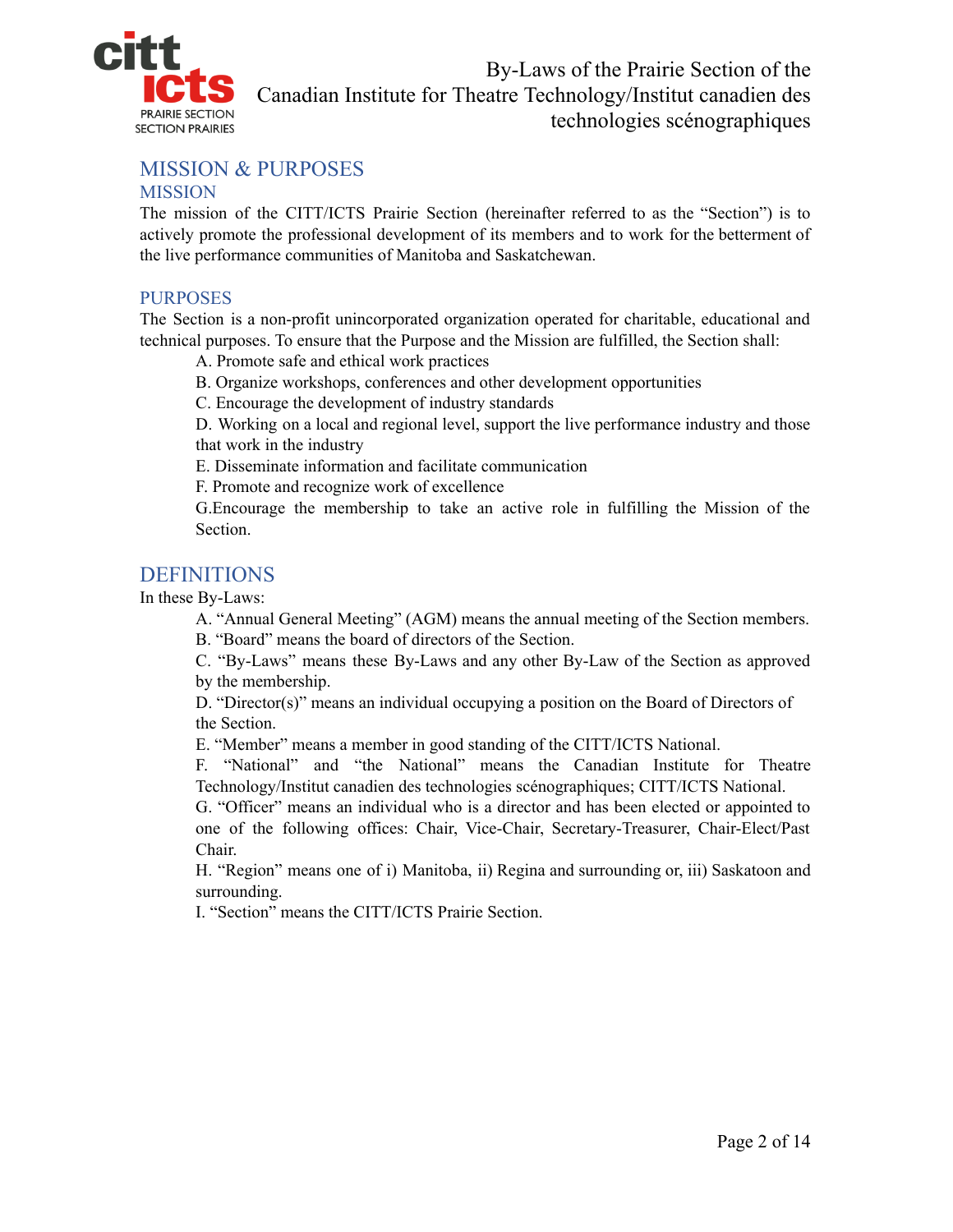

## ARTICLE I - NAME

#### NAME The name of the Section is the CITT/ICTS Prairie Section.

#### ARTICLE II - LIMITATIONS LIMIT OF ACTIVITIES

The Section shall not engage in activities that are not in furtherance of its stated purpose.

#### LIMIT OF EARNINGS AND INFLUENCE

No part of the revenue, assets or property of the Section shall inure to the benefit of any Member or individual.

## ARTICLE III – MEMBERSHIP, FEES, TERMINATION & DISCIPLINE MEMBERSHIP CATEGORIES

The Members of the Section shall be Members of the National and that are interested in furthering the Purposes of the Section.

The Section shall not discriminate or withhold membership for reasons of race, religion, creed, gender, sexual orientation, age or disability.

Each Member shall be entitled to receive notice of, attend and vote at all meetings of the Section.

All Organizational, Sustaining and Contributing Members shall have the right to designate one individual with the power to vote on behalf of the Member. Notice of such designation shall be filed with the Secretary of the Section prior to the commencement of any meeting where voting may take place.

#### TERMINATION OF MEMBERSHIP

A membership in the Section is terminated when the person or organization ceases to be a member of the National.

# ARTICLE IV – MEETINGS & VOTING

#### **MEETINGS**

#### ANNUAL GENERAL MEETING

The Annual General Meeting (AGM) of the Members of the Section shall be held at a time and place in either Manitoba or Saskatchewan to be designated by the Board.

Should it be impractical or impossible to hold the AGM "in person" the Board, by simple majority, may elect to hold a virtual AGM by electronic means. The electronic communication facilities must permit all Members participating in the meeting to communicate with each other and shall support on-line voting that is efficient and limited to Members only.

The written minutes of all AGM's must be promptly distributed to all the Members and those minutes shall be approved by the Members at the next meeting of the Members.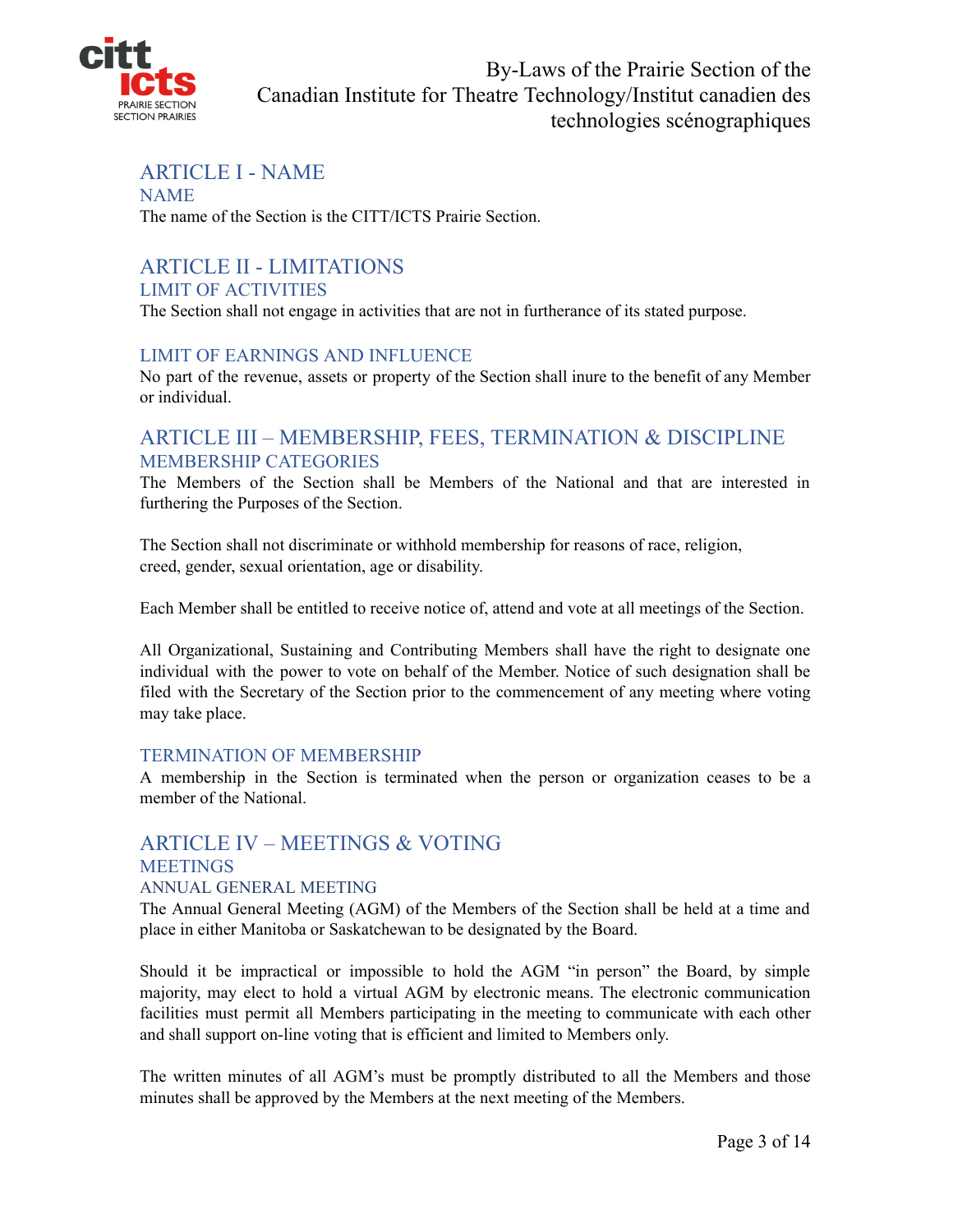

The AGM shall be held at least once in each calendar year and no more than fifteen (15) months after the preceding AGM.

The Board may fix a date, not more than sixty (60) days prior and not less than thirty (30) days prior to the AGM. The Members shall be notified of the time and place of the AGM no less than twenty eight (28) days before the meeting.

An agenda shall be distributed to the Members fourteen (14) days prior to the AGM.

Only Members are entitled to vote on Section business.

Immediately following the AGM of members, a general meeting of Directors shall be held in order to elect the Officers for the Section. See Article VI for more information.

#### SPECIAL MEETING OF THE MEMBERS

Special meetings of the Members of the Section may be called in the following ways:

A. By a simple majority of the Board.

B. By the filing, with the Secretary, of a written request for such a meeting by no less than 5 members in good standing.

Upon the calling of any Special Meeting, the Secretary of the Section shall give notice to all section members in a timely fashion.

Notice of a Special Meeting shall state the nature of the business to be transacted at such meeting.

#### NOTICE OF TIME & PLACE OF A MEETING

Notice of the time and place of any meeting of the Members shall be given to all Members via e-mail; stating the time, place and purposes thereof between seven (7) and twenty-one (21) days before the meeting. Such notice shall include the Agenda for the proposed meeting.

#### QUORUM

At all meetings of the Members of the Section quorum shall consist of no fewer than 25% of Members. Only Members in attendance to the meeting shall have a vote.

In the event of a failure to achieve quorum, those present, if they so choose, may proceed informally but without the power to adopt resolutions or make any changes to the by-laws.

#### PROCEDURES

To resolve procedural issues, Robert's Rules of Order, (most current edition), shall be consulted.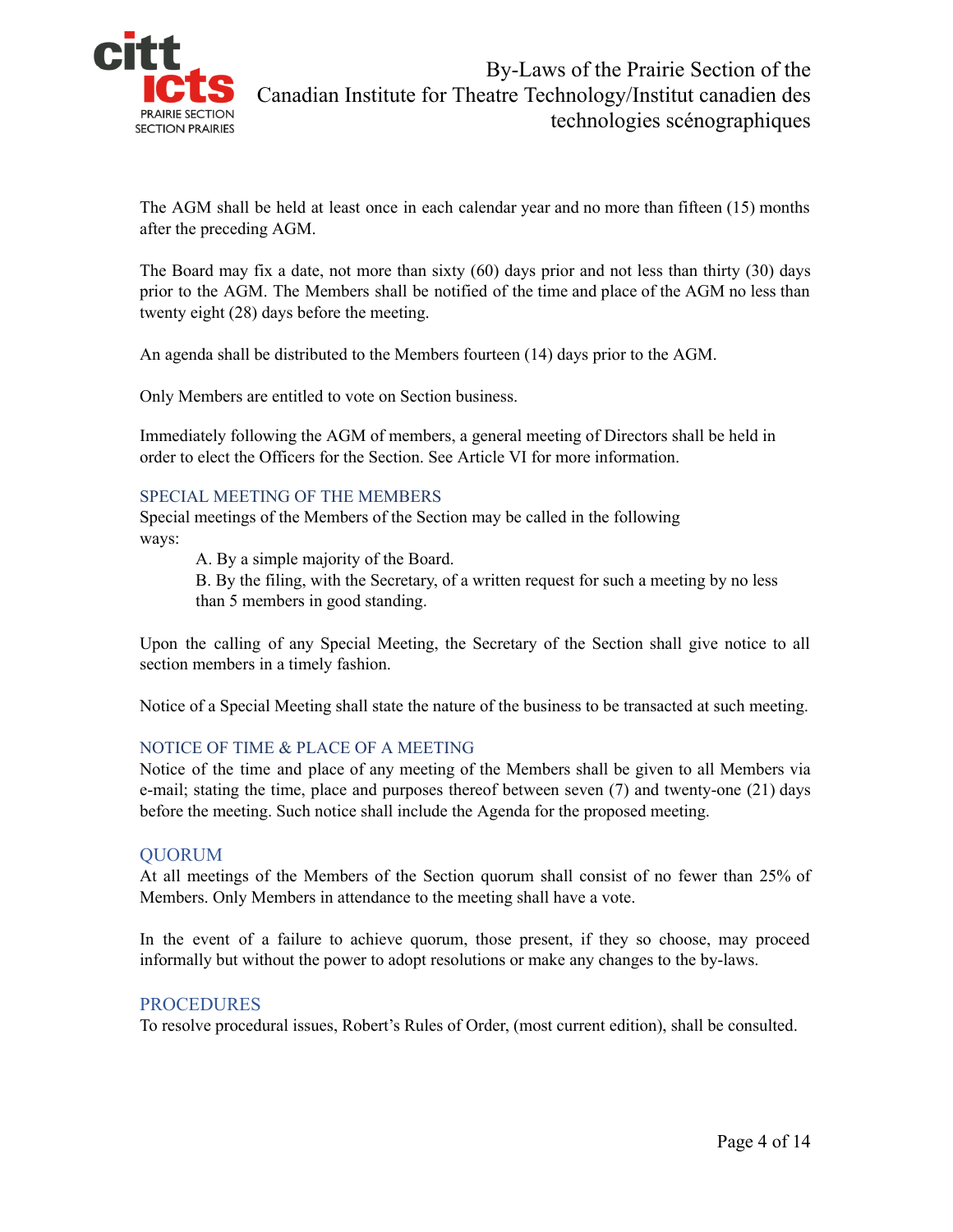

## VOTING

At all meetings of Members of the Section each Member present shall be entitled to one vote. All motions or decisions at meetings, whether General or Special, shall be determined by a simple majority of the votes cast unless these By-Laws provide otherwise.

## ARTICLE V – BOARD OF DIRECTORS & OFFICERS GENERAL

A. The Board of the Section shall be comprised of seven (7) members elected or appointed at the AGM. Once elected, the Board will vote in and appoint officers at an Executive Meeting which must be held promptly after the AGM, to positions as follows:

- I. The officers of the Section, as elected or appointed by the Board, shall include:
	- a. Chair
	- b. Vice- Chair, preferred to be from a region not the same as the Chair
	- c. Secretary/Treasurer, preferred to be from the remaining region.
	- d. Chair-Elect (in offsetting years from the Past Chair)
- II. The directors at large shall be:
	- a. Regina Representative
	- b. Saskatoon Representative
	- c. Manitoba Representative
	- d. Past Chair (in offsetting years from the Chair-Elect)

B. Each director shall be a member of the National in good standing for the year in which they are elected and for all the time they serve.

C. No Director or officer of the Section shall receive any salary or compensation for their services as a member of the Board.

D. Directors shall act in a position of trust for the Section and are responsible for the effective governance of the Section.

E. Directors shall display a commitment to the mission and purposes of the Section.

#### TERMS & LIMITATION OF TERMS

A. A pro tem board of volunteers that initiate the section shall have a term that ends upon the election of Directors at the first AGM, except for the pro tem Chair, which shall serve as Past Chair for the following year.

B. After the first AGM, the terms of office for Directors shall commence at the AGM when they are elected or appointed. The term of office for all Directors shall be two (2) years.

C. With the exception of the Chair (see "Chairial Term" below), no individual may serve as an Officer on the Board for more than two (2) consecutive terms.

D. No individual may serve on the Board for more than three (3) consecutive terms.

E. An individual who has completed three consecutive terms as a member of the Board may serve again after a two (2) year hiatus.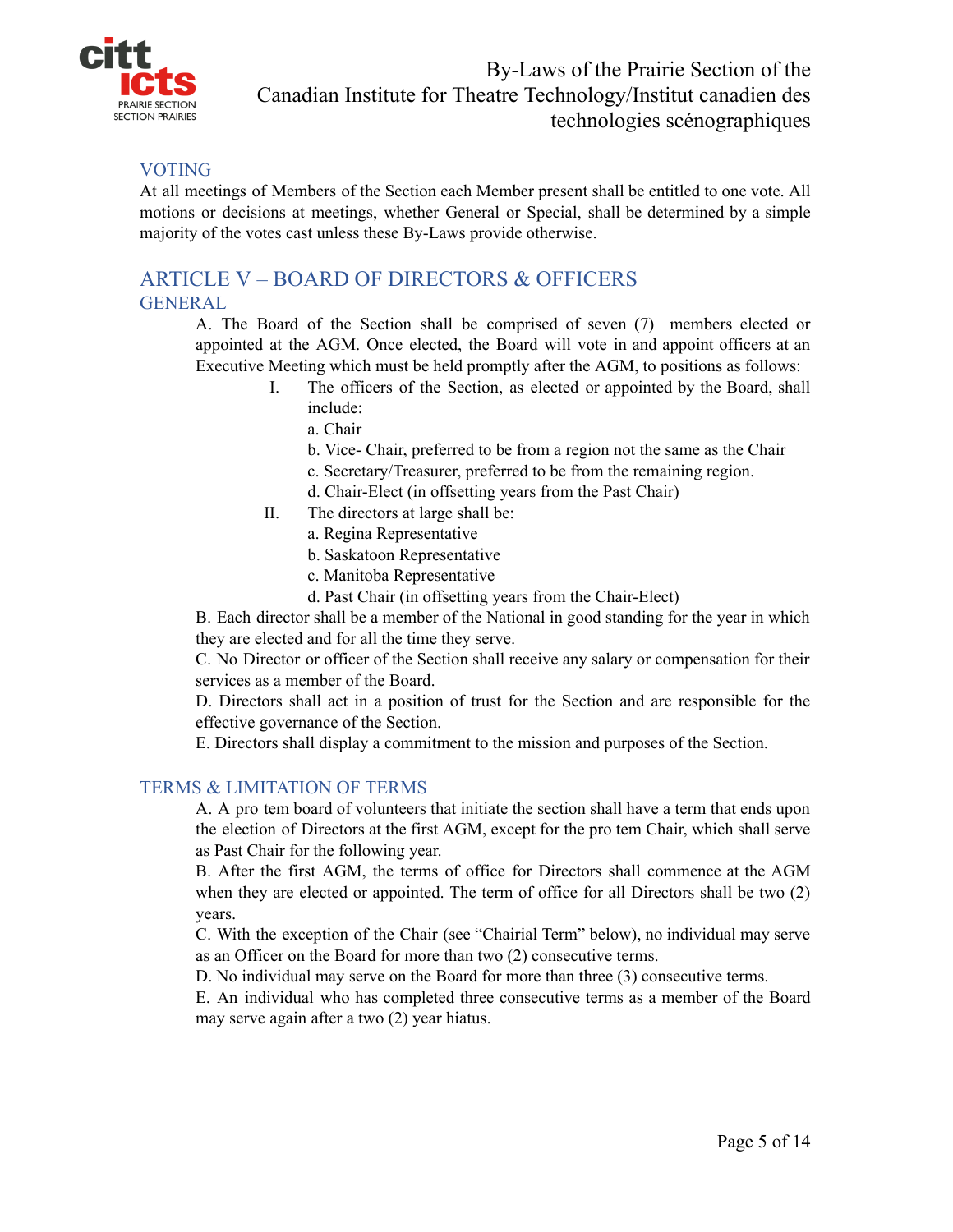

#### CHAIRIAL TERM

A. At the end of the Past-Chair's term, the Board shall elect the Chair for the next term. Until the next AGM, where they will be acclaimed as Chair, that person shall serve as Chair-Elect.

B. The Chair of the Section shall serve for one Chairial term: (1) year as Chair Elect, two (2) years as Chair and one (1) year as Past-Chair. The past chair may then finish the term as a Member at Large.

#### QUORUM

A. Quorum at all Board meetings shall consist of four (4) voting members of the Board; one of which must be either the Chair or the Vice-Chair or, in the absence of both, another Officer appointed by the Chair.

B. No act or proceeding of the Board is valid unless it is adopted at a meeting of the Board at which a quorum is present.

C. A resolution duly approved by the Board at any duly constituted meeting of the Board at which a quorum was present binds all members of the Board.

#### **OFFICERS**

A. Except as hereinafter set out, board members may not hold more than one office concurrently.

B. In the event the Chair becomes vacant due to death, incapacity, resignation or removal from office during their term, the position of interim Chair shall be filled by one of the Officers of the Section in the following order: Chair Elect, Vice-Chair, Past Chair, Secretary/Treasurer.

C. In the event any other office becomes vacant for any reason, that office shall be filled on an interim basis by one of the Board members, to be decided by vote of the Board.

D. If any board position becomes vacant, it may be filled by a by-election, an appointment of a section member by the board or left vacant, at the Chair's discretion.

#### **CHAIR**

A. The Chair shall:

- I. Chair all members' meetings and all Board meetings
- II. Have general oversight of the affairs of the Section
- III. Keep the Board fully informed with respect to the affairs of the Section
- IV. Freely and regularly consult with the Board
- V. Verify by signature the authenticity of approved minutes of any formal meeting of the Board
- VI. Be ex officio member on all committees

#### VICE CHAIR

A. The Vice Chair shall:

- I. Act as the Chair in the absence of the Chair at any Board or Committee meetings
- II. Perform other duties as may be assigned to them by these By-Laws, the Board of Directors and the Chair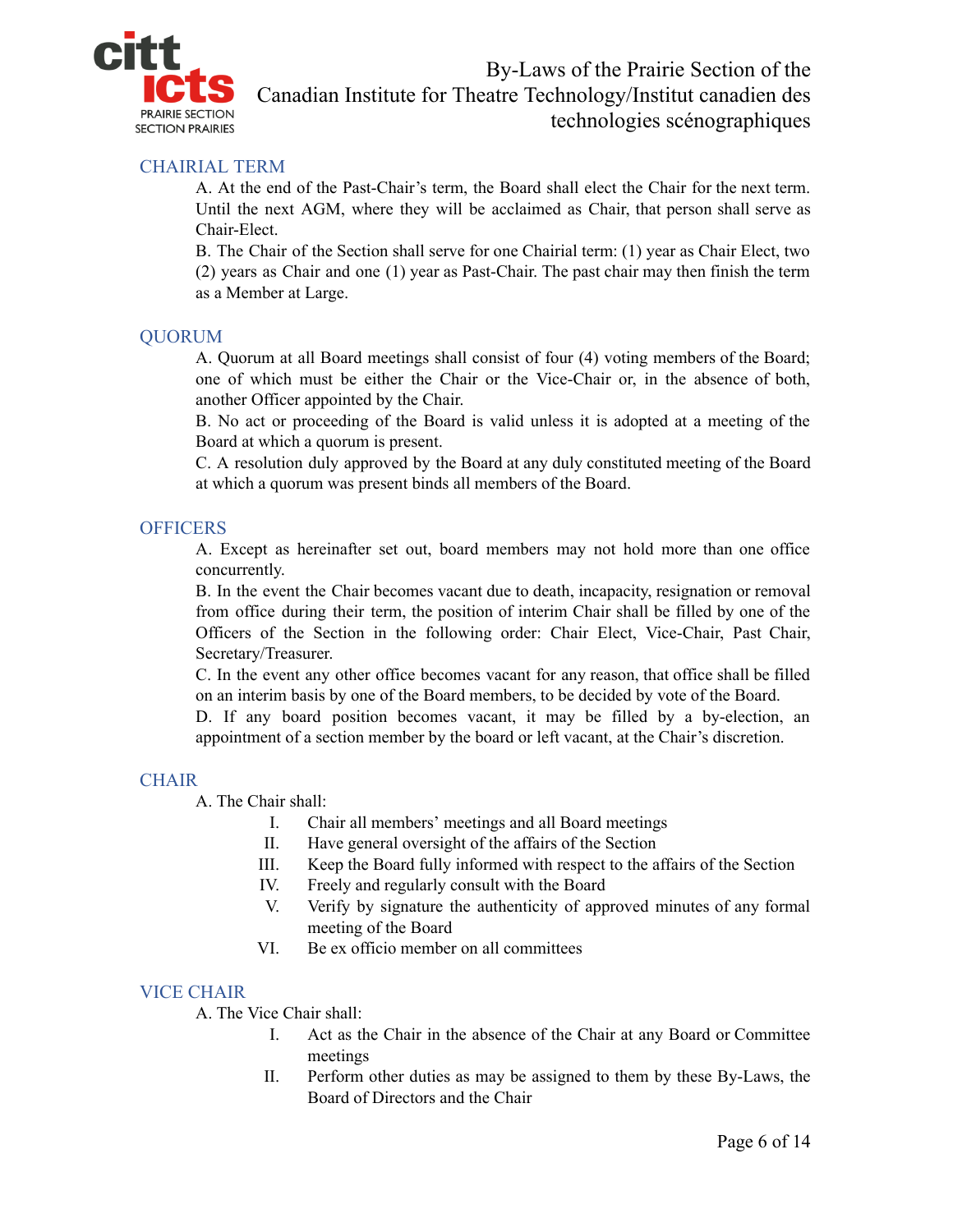

#### SECRETARY/TREASURER

#### A. As Secretary, shall:

- I. Act as recording secretary for all meetings of the Members and the Board and shall keep the minutes thereof
- II. Notify all Members of the Section of Special and Annual meetings, in timely fashion as provided for in these By-Laws
- III. Ensure that all records of meetings of the membership and Directors are
	- a. Filed at the National Office in electronic form
	- b. Distributed in a timely fashion to the Board and Members
- IV. If incorporated, have general charge of the seal of the Section and shall cause it to be affixed to all documents on behalf of the Section, as required by law
- V. Perform other duties as may be assigned to them by these By-Laws, the Board of Directors and the Chair
- B. As Treasurer, shall:
	- I. Be responsible for the care and custody of the funds and securities of the Section, subject to the direction of the Board
	- II. Chair a standing Finance Committee consisting of at least one Director at Large and one Member of the Section. Such membership is to be approved by the Section Chair. The treasurer shall endeavour to have all three regions represented on the Finance Committee
	- III. Assisted by the Finance Committee, ensure that:
		- a. The Section maintains complete, accurate and comprehensible financial records
		- b. There is an annual review of the Section's finances as directed by the Board. Such review shall be presented to the Board for review and approval at the meeting of the Board that precedes the AGM. The Treasurer shall present the approved review to the membership at the AGM
		- c. The Section's expenditures complies with the annual budget, as approved by the Board of Directors
		- IV. Review all contracts entered into by the Section
		- V. Perform other duties as may be assigned to them by these By-Laws, the Board of Directors or the Chair

#### PAST CHAIR/ CHAIR ELECT

A. The Past Chair or Chair Elect shall perform such duties as may be assigned to them by these By-Laws, the Board, and the Chair.

B. The Chair Elect shall apprentice under the Chair to learn the operations and logistics of the Section.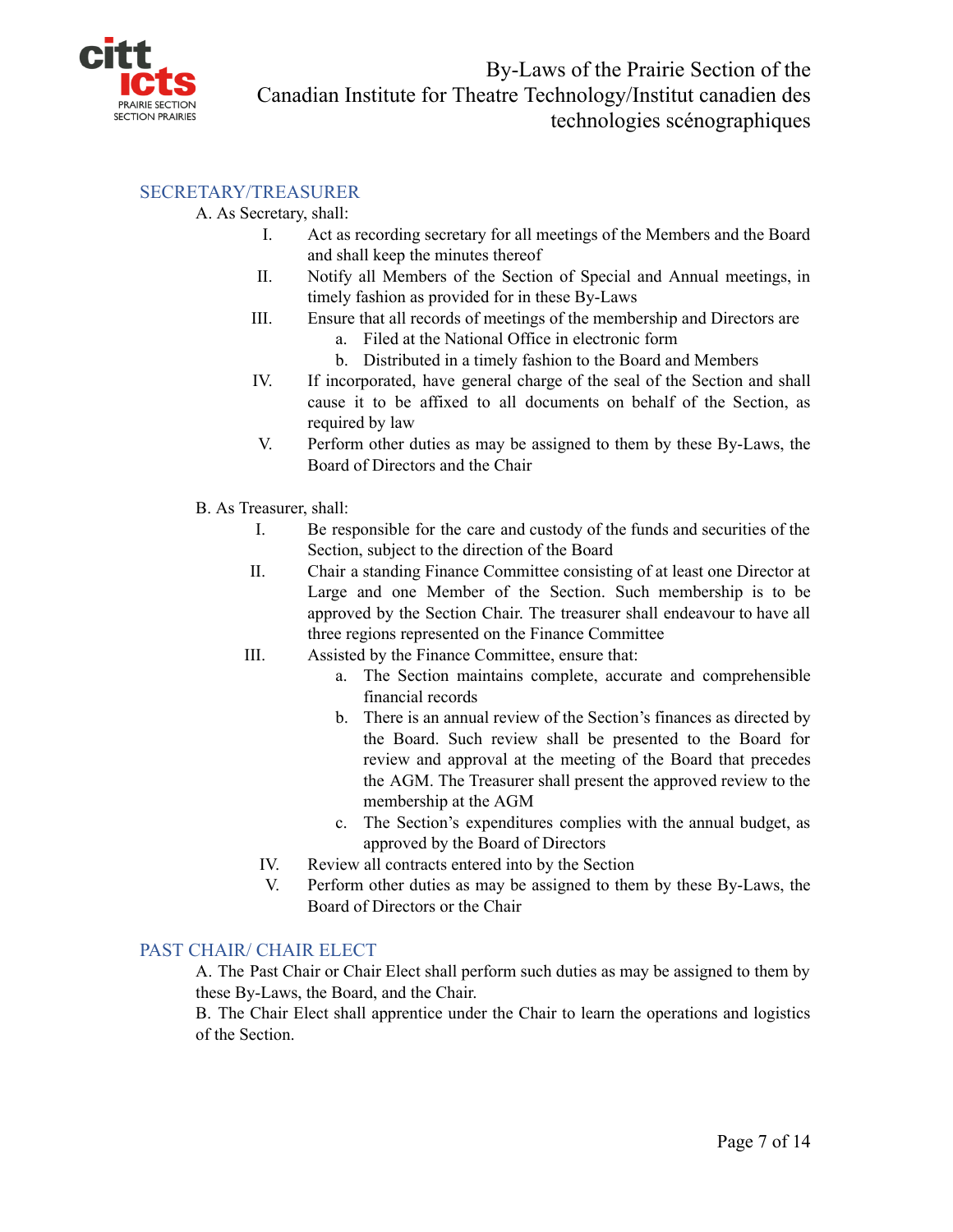

## DIRECTORS AT LARGE

A. Directors at large are directors who are not officers and shall be expected to sit on at least one committee, and to actively participate in initiatives established by the Board. B. Directors at Large shall perform other duties as may be assigned to them by the By-Laws, the Board, or the Chair.

C. Directors at large shall advise and consult with the Chair and the other officers on all matters relating to the operation of the Section.

#### MEETINGS OF THE BOARD

A. The Board shall meet at least five (5) times each year as follows:

- a. Due Diligence meeting prior to the AGM.
- b. Meeting of the incoming Board following the AGM.
- c. At least three other times at a place designated by the Chair, or virtually.

B. The Chair may call other meetings of the Board at a time and location (including virtual meetings) determined by the Chair. The Secretary/Treasurer shall inform all members of the Board of such a meeting no less than seven (7) days prior to the meeting (except in the case of emergency matters). The written minutes of such meetings are to be distributed to all members of the Board and approved by the Board at the next meeting.

C. In the event the Chair is absent at a validly constituted meeting of the Members of the Section, or of the Board, the position of Chair of the meeting shall be filled from the Officers present in the order that they are listed in section A of the article "Officers".

D. To resolve points of procedure, Robert's Rules of Order (most current edition), shall be followed.

#### SPECIAL MEETINGS OF THE BOARD

A. Special meetings of the Board may be called by not less than the majority of directors. B. Electronic notice of the Special Meeting shall be communicated to the Board by the Secretary/Treasurer.

#### DUTIES & POWERS OF THE BOARD

The Board shall manage and supervise the affairs and activities of the Section as specified in these By-Laws and the Governance Policies of the Section.

These duties shall include;

A. Approval and oversight of the annual budget of the Section. The Board shall ensure that the annual budget and the execution of the work defined by that budget serve the mission, mandate and goals of the Section.

B. Establishment of policies and procedures governing any services provided by or to the Section.

C. Performing other duties as may be prescribed by the By-Laws.

#### BOARD VOTING PROCEDURES

The following provisions shall govern the voting procedures of the Board.

A. Each Director shall be entitled to one (1) vote (Including the Past Chair/Chair Elect).

B. All Board resolutions shall be passed by simple majority of votes cast.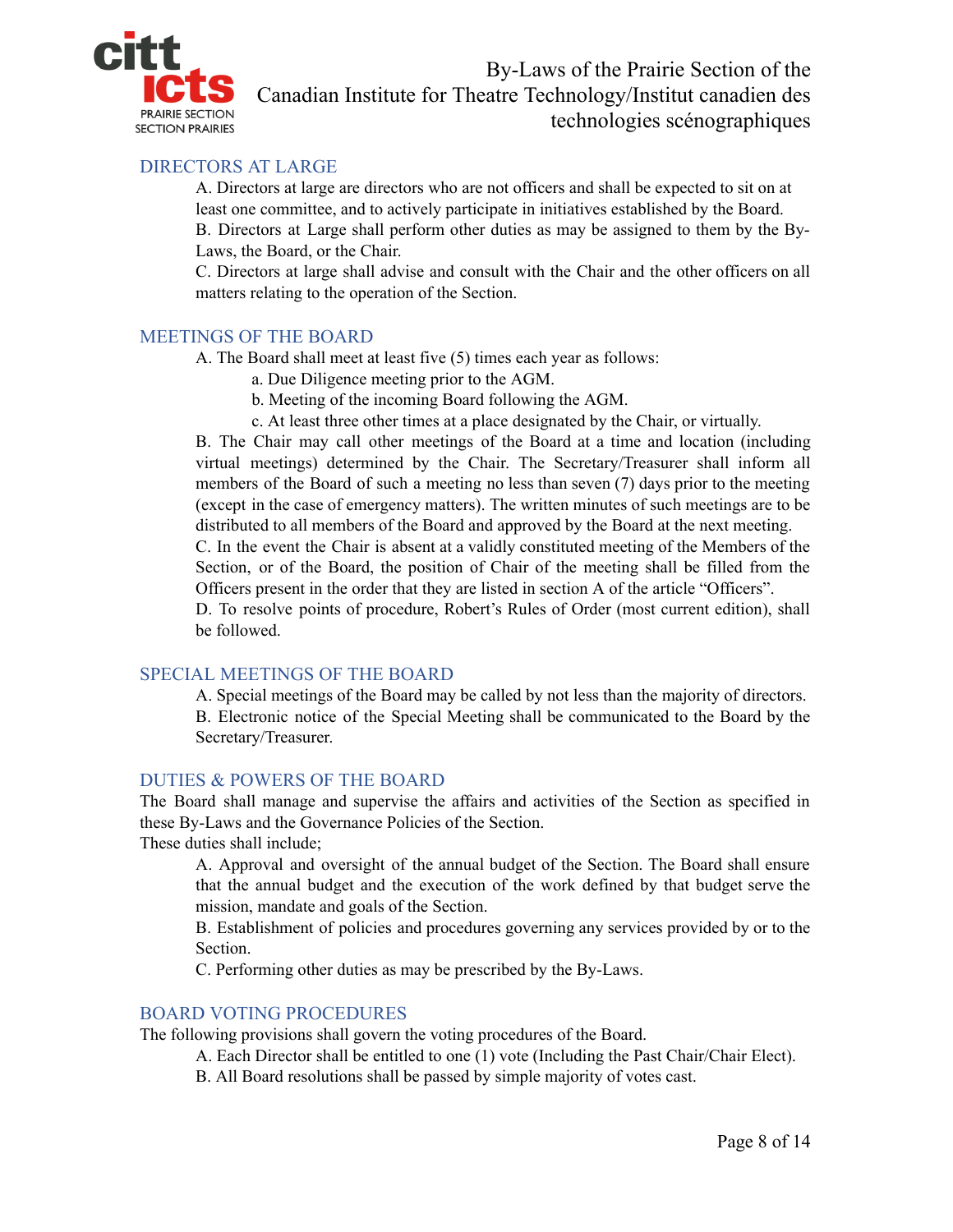

C. The Chair or designated chair of any meeting of the Board shall have a 'casting vote' in the event of a tie.

D. Any director who has a conflict of interest related to any motion or decision to be made shall recuse themselves from the discussion of and voting on that issue. Such director may be counted for the purposes of establishing quorum for the meeting.

#### REMOVAL FROM OFFICE

#### REMOVAL OF OFFICERS

A. Any officer may be removed from office for any reason (i.e. gross negligence of duties, abusive behavior, criminal behavior) at a Regular or Special Meeting of the Board by the affirmative vote of not less than two-thirds of the Directors in attendance at a meeting called for such a purpose, provided that the contemplated action was included in the agenda circulated with the Notice of Meeting.

B. The officer so removed shall remain on the Board as a Director at Large.

#### REMOVAL OF A DIRECTOR

A. Directors may be removed for any reason (i.e. gross negligence of duties, abusive behavior, criminal behavior) prior to the expiry of the term for which they were elected by the affirmative vote of two-thirds of Members in attendance at a Special Meeting of the membership called for such a purpose, provided that the contemplated action was included in the official agenda circulated with the Notice of Meeting.

B. Where a Director fails to attend, without prior approval, three consecutive meetings of the Board that Director may be deemed to have resigned and the Chair may, at their discretion, initiate procedures to replace that Director.

#### VACANCIES ON THE BOARD

A. In the event a Director is removed, resigns, or is otherwise incapacitated as a Director before the ordinary expiry of their term, the Board as it is then comprised shall be entitled and empowered to conduct the business of the Board until the vacancy has been filled. B. The Board by majority vote, may, by appointment, fill the vacancy with a member of the Section until the earlier of the end of the term of such Director or the next AGM.

## ARTICLE VI – ELECTION OF THE BOARD OF DIRECTORS ELECTION OF DIRECTORS & OFFICERS

The election of Directors shall take place each year at the AGM.

The election of Officers shall take place each year at the Annual Meeting of Directors, immediately after the AGM.

#### APPOINTMENT OF THE NOMINATIONS COMMITTEE

A. Nominations of Directors and Officers of the Section shall be prepared by the Nominations Committee.

B. The Nominations Committee is a standing Committee of the Board and shall at a minimum consist of a member of each of the three regions, unless otherwise directed by the Board.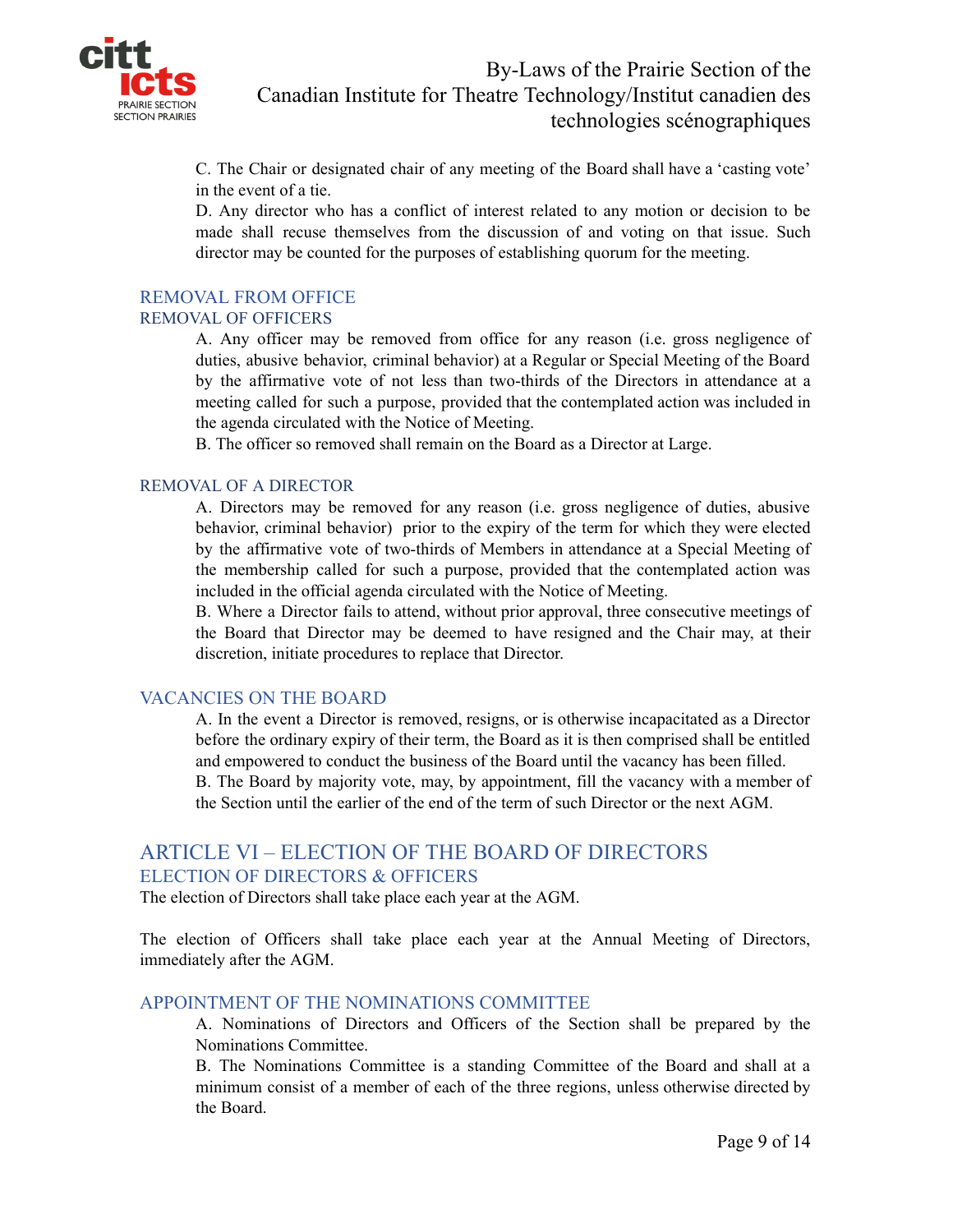

#### NOMINATIONS & PREPARATION OF THE SLATE

A. The number of vacancies and the criteria to fill those vacancies will be identified by the Board every two years. Two (2) members from each region must be elected to the board every two years.

B. A call for nominations, indicating the vacant positions and the related criteria, will be made to the membership in a timely fashion and interested parties encouraged to submit applications. Such applications will be submitted to the Chair of the Nominations Committee and will be reviewed by that Committee.

C. Any Member may be nominated to the Board.

D. A Member may be nominated by themselves or another Member.

E. The Nominations Committee shall develop a list of candidates for election.

F. All nominees must give their approval in writing accepting the nomination and indicating their willingness and ability to meet the obligations of directorship.

G. All nominees must provide a brief biography or résumé and a headshot photograph that will be shared with the membership and published online.

H. The list of candidates prepared by the Nominations Committee shall be presented to the Board of Directors for ratification by a simple majority vote at a meeting not less than sixty (60) days prior to the AGM.

I. Notification of a slate shall be published by the Secretary so that it reaches the membership at least thirty (30) days prior to the AGM.

#### QUALIFICATIONS OF CANDIDATES

A. Nominees for all Board positions, Officers and Directors at Large, shall:

a. Be an Individual, Student, Professional or Retired member of the National, or b. An individual who has been designated as the voting representative of an Organizational, Sustaining or Contributing member of the National

c. Be at least eighteen (18) years old

d. Not have the status of a bankrupt.

#### BALLOT & VOTING

A. For each region with vacancies of two positions, if there are not more than two nominations for those positions, no ballot shall be required, and the persons nominated shall be acclaimed. An announcement of the result shall be made at the AGM, and published online by the Section

B. If there are more than two nominations for a region with two vacancies, the Nomination Committee shall have the responsibility for the authorisation of the Ballot, and for its distribution to the membership.

C. The Ballot shall be accompanied by a brief biography and photograph of each nominee.

D. Voting shall be by mail or email. PDF fillable ballots shall be e-mailed out to each member at least twenty-one (21) days before the AGM. Members may either print these ballots and mail them in, or complete the fillable fields and return them by email. By either return method, the ballot must be received by the Secretary not less than three (3) days prior to the AGM. Ballots received after the stipulated date shall not be counted.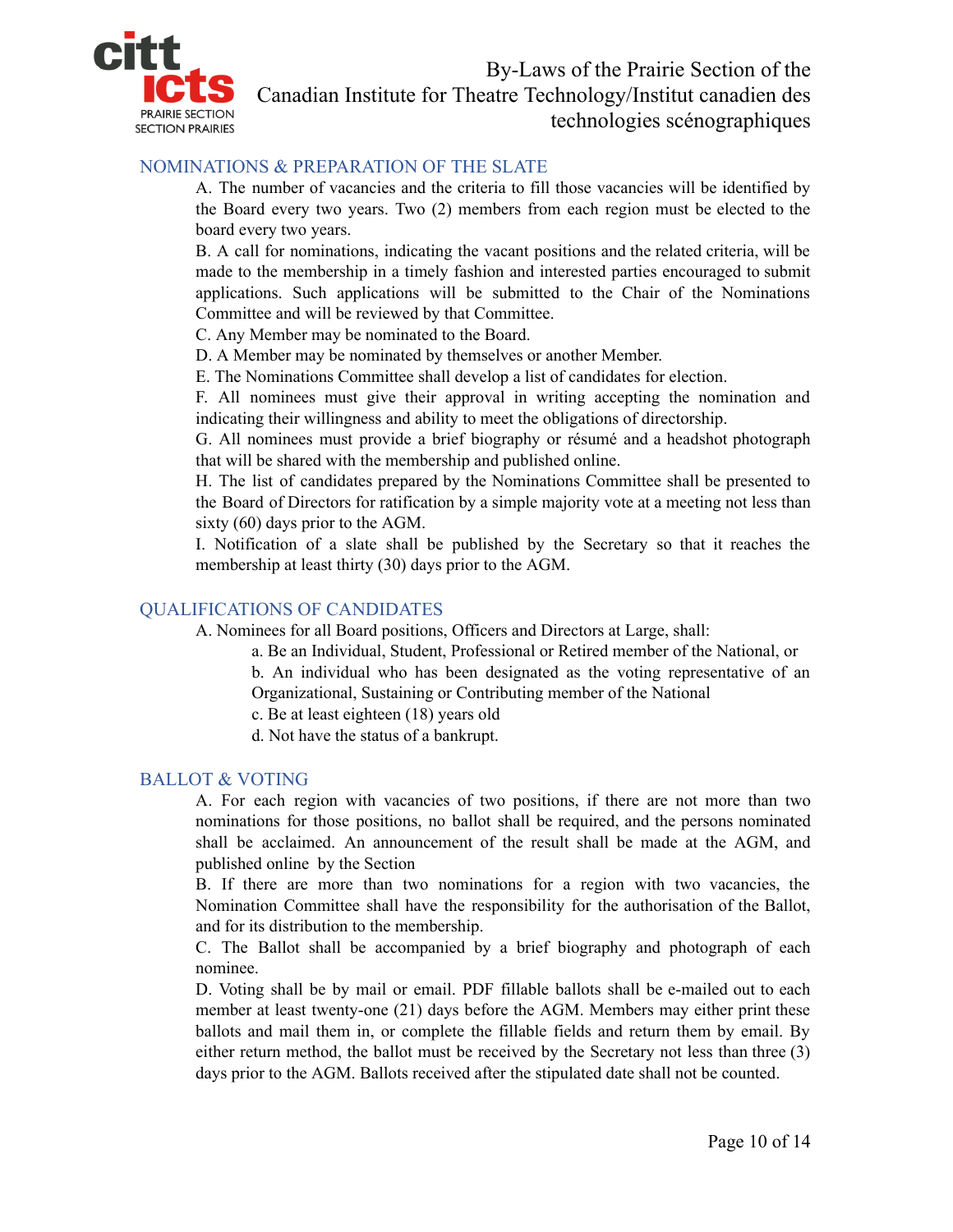

E. Each voter:

- a. May cast up to two (2) votes.
- b. May vote for nominees from any region(s).
- c. May not vote for the same nominee twice on the same ballot.
- F. A simple majority vote shall decide all elections.

## BALLOT COUNTING

The Chair of the Nominating Committee and the Secretary shall tabulate the ballots and shall certify the election results.

If those positions are held by the same person, then the Chair of the Section and the Secretary shall tabulate the ballots and shall certify the election results.

The Secretary shall report the election results to the Board of Directors and at the AGM.

# ARTICLE VII – COMMITTEES

## AD HOC COMMITTEES

- A. The Board of Directors may create any ad hoc committee as it deems necessary.
- B. The Board shall appoint a committee chair.
- C. The committee chair shall seek committee members.
- D. Any such committee may formulate its own rules of procedure.

E. The committee shall prepare, and present to the Board of Directors, for approval, a statement including the Committee Mandate and Action Plan.

#### STANDING COMMITTEES

- A. The Standing Committees of the Section shall include but not be limited to:
	- a. Finance Committee (refer to Article V, Section: Secretary/Treasurer: B.II)
	- b. Nominations Committee (refer to Article VI, Section: Appointment of the Nominations Committee, B. a.- c.)
- B. The Board may create and modify standing committees, as needed.

C. The Board shall appoint a chair for any such committee, except when otherwise stated in these by-laws.

D. The Committee Chair shall seek committee members, to be approved by the Section Chair annually.

E. The Committee Chair may fill any vacancy on the standing committee with another member of the Section.

F. Each standing Committee shall prepare, and present to the Board of Directors, for approval, a statement including the Committee Mandate and Action Plan. This document shall be reviewed and approved by the Board of Directors on an annual basis.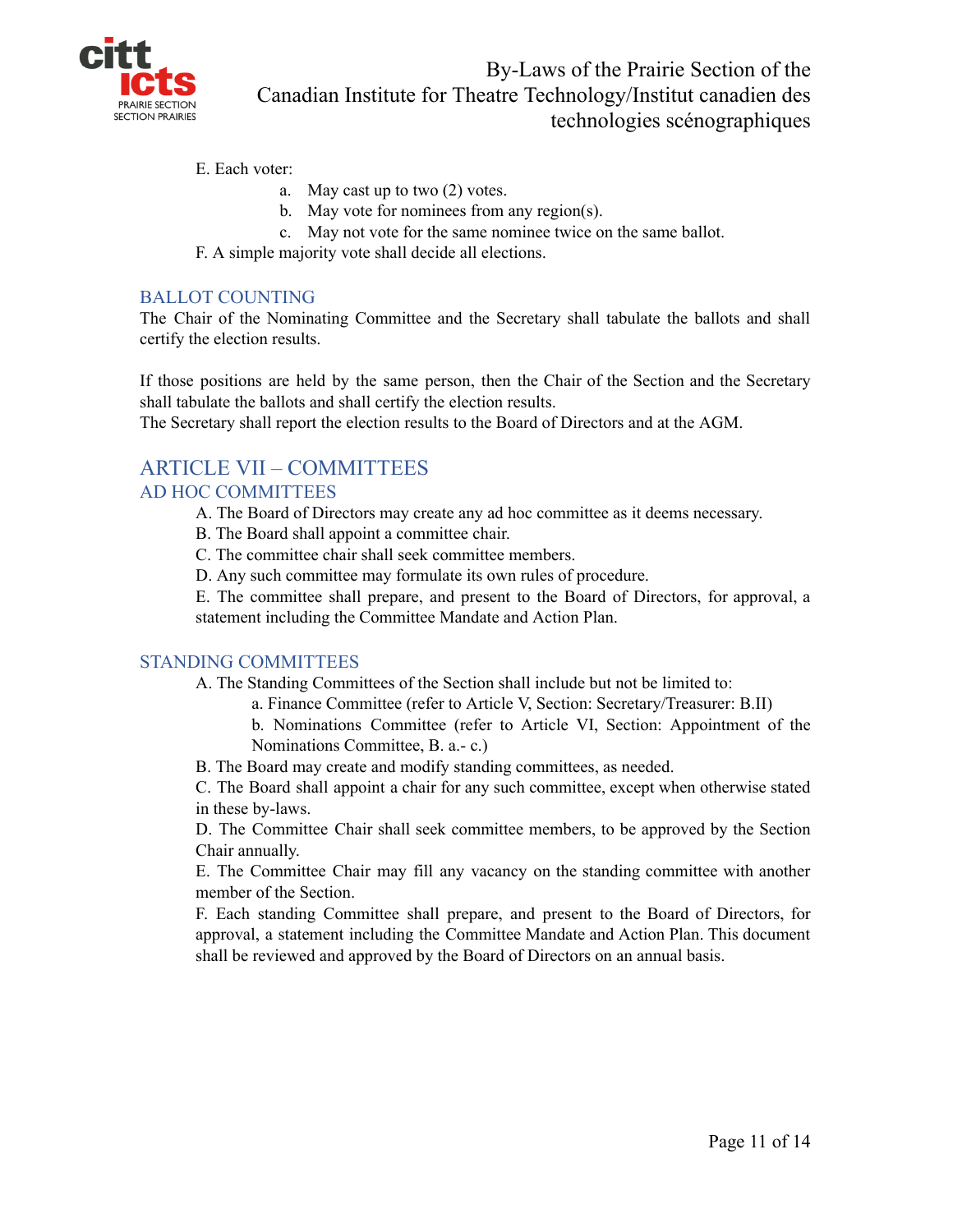

## ARTICLE VIII– CONTRACTS & BUSINESS TRANSACTIONS SIGNING AUTHORITY

The Chair and Treasurer shall be the signing authorities of the Section.

#### BUSINESS TRANSACTIONS

No Member, Director, Officer, or member of a committee shall be paid for their services in that capacity. Through reasonable purchasing process, any member can be compensated for goods or professional services provided to the Section.

#### FISCAL YEAR

The financial year end of the Section shall be determined by the Board of Directors.

#### FINANCIAL REVIEW REPORT

The financial committee shall prepare a financial review report each year, to be presented at the AGM and published on the section website.

## ARTICLE IX – PROTECTION OF DIRECTORS INTERPRETATION

In this part, unless the context otherwise specifies or requires: "director(s)" and "officer(s)" means a former, current or future director(s) or officer(s) of the Section including the Chair, Vice-Chair, Past Chair, Chair Elect, Secretary-Treasurer, Regional Representatives, and any additional board members as may be necessary.

#### INDEMNIFICATION

As per the National by-laws (Section IX, Protection of Directors and Officers; subsection: Indemnification):

"Except for an action by or on behalf of CITT to procure a judgment in its favour, CITT shall indemnify the directors and officers of CITT and their heirs, executors, administrators, successors, assigns and legal representatives (individually, an "Indemnified Person" and collectively, the "Indemnified Persons") against all costs, charges and expenses, including an amount paid to settle an action or satisfy a judgment, reasonably incurred by him or her in respect of any past, present or future civil, criminal, regulatory, investigative or administrative action, suit or proceeding to which he or she is made a party by reason of having been a director or officer of CITT, if:

(a) he or she acted honestly and in good faith with a view to the best interests of the CITT, and

(b) in the case of a civil, criminal, regulatory, investigative or administrative action, suit or proceeding that is enforced by a monetary penalty."

#### INSURANCE

The National will purchase and maintain insurance in such amounts as the National Board may from time to time determine for the benefit of any Indemnified Person against any liability incurred by them in their capacity as a Director or Officer of the Section except when the liability relates to their failure to act in good faith with a view to the best interests of the Section.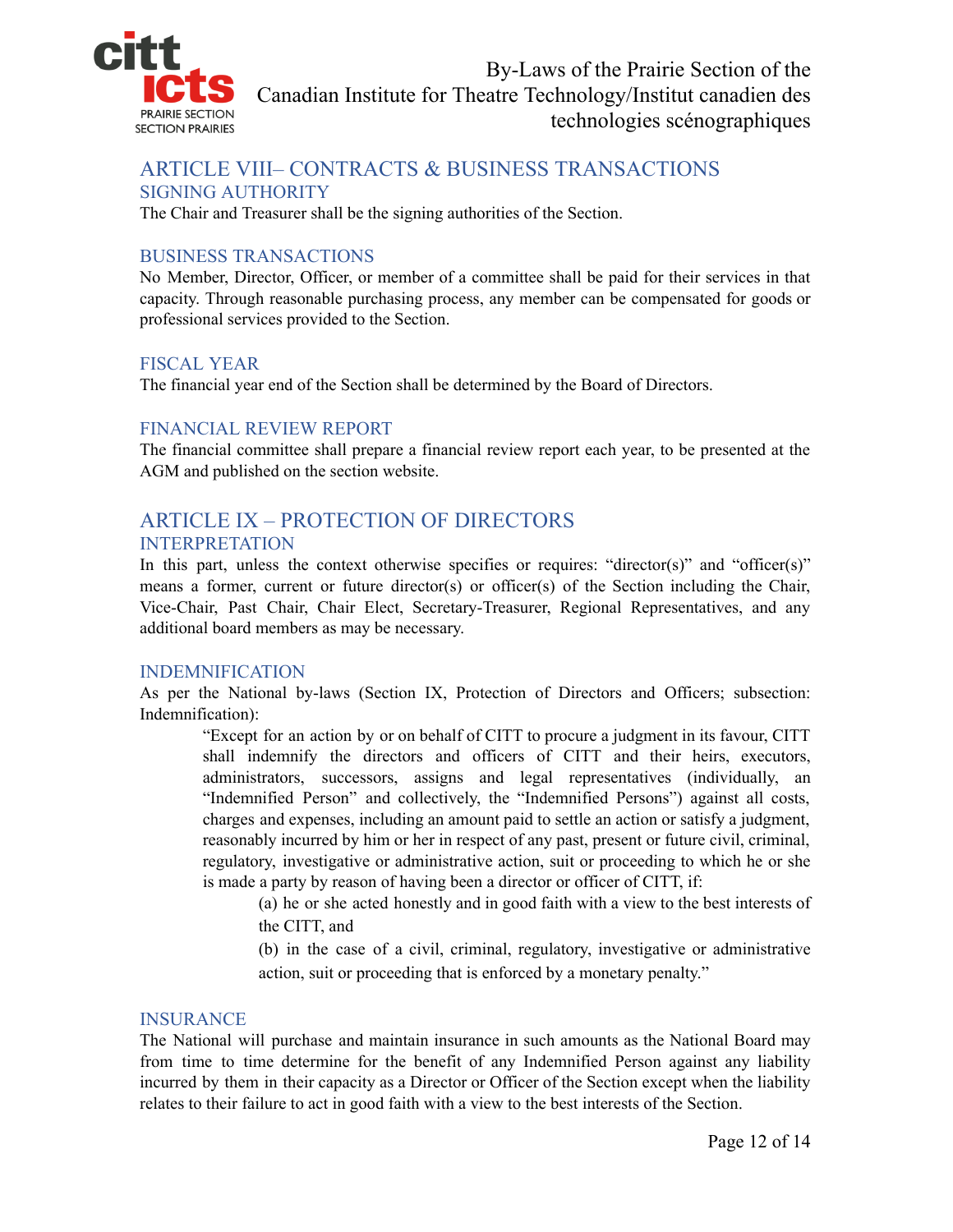

#### EXCLUSION OF LIABILITY

A Director is not liable for the consequences of their acts except for those resulting from gross negligence, dishonesty or fraud committed against the Section. The Section releases the Directors from any liability that they may have by reason of simple negligence, irregularities or an act performed in good faith.

## ARTICLE X – RELATIONSHIP WITH THE NATIONAL

A.The Section is permitted the use of: "Canadian Institute for Theatre Technology", "CITT", "Institut canadien des technologies scénographiques", "ICTS", CITT/ICTS", or any variation thereof.

B. The National may, but is not obligated to, provide assistance to the Section in compliance with this Article by way of:

a. Funding;

b. Advice and expertise;

c. Exchange of ideas; or

d. Any other assistance within the discretion of the Board consistent with the purposes and mission of the National.

## ARTICLE XI – AMENDMENTS

These By-Laws may be changed and updated over time as the needs of the Section change. The process shall be as follows;

A. The Board initiates a change to the By-Laws. The effective date of this change is the date that it is approved by the Board.

B. The By-Law change is placed on the agenda for the next meeting of Members.

C. At the next meeting of the Members the amendment to the By-Laws is either confirmed, confirmed as amended or rejected by a vote of the membership.

D. If the Members reject the By-Law adopted by the Board, the By-Law change ceases to have effect on the date it is rejected by the Members and any actions taken as a result of the rejected amendment will be null and void. In such cases, future By-Law changes that have substantially the same effect as the one rejected will not become effective on approval of the Board. Such changes can only come into effect when approved by the Members.

E. If the Board fails to submit a By-Law change to the Members at the next Members meeting, the By-Law change ceases to have effect on the date of the Members meeting at which it should have been submitted to the Members. In such cases, future by-law changes that have substantially the same effect as the one rejected or not submitted will not become effective on approval of the Board. Such changes can only come into effect when approved by the Members.

F. Following ratification, the Secretary shall promptly e-mail a copy of each adopted By-Law amendment to each Member of the Section and the National office.

G. The by-law amendments shall be promptly updated on the Section website.